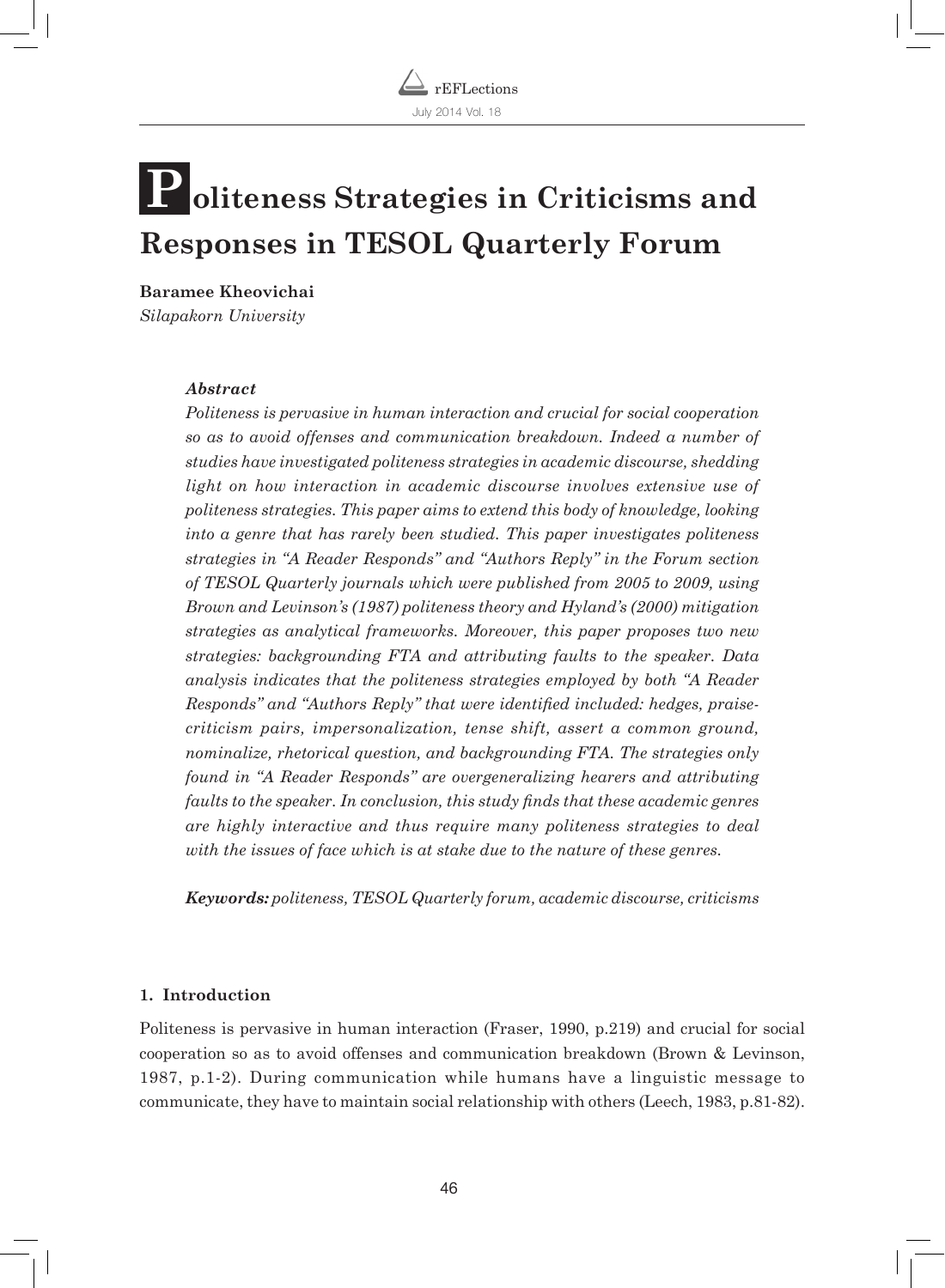

Linguistics research on politeness in various settings has shown how important politeness is even in the academic written genre which is perceived to be purely informational and impersonal (Myers, 1989, p.3).

The pioneering work on politeness in written academic genre is Myers' (1989) work which used Brown and Levinson's (1987) Politeness to investigate politeness strategies in biology research articles. Moreover, Salager-Meyer (1994) and Hyland (1994) studied hedges in academic research articles. Hyland (2000) also studied mitigation strategies of the evaluation in book reviews. In fact, book reviews have been further investigated by Salager-Meyer, Ariza and Berbesi (2007), Itakura and Tsui (2011) and Itakura (2013). I would like to extend this knowledge of politeness in academic texts to two more genres, "A Reader Responds" and "Authors Reply", in the Forum section of the *TESOL Quarterly* journals. While these genres have been studied by Nicol (2005), the analysis is only based on genre analysis and the issue of politeness is yet to be investigated.

*TESOL Quarterly* is an international refereed journal aiming to advance English language teaching and research. It publishes various forms of writing such as article, forum and book review. The Forum section allows readers to submit a criticism to a work published in TESOL and this is sent for reply to the author of that article (TESOL Quarterly, 2009). Presumably, both readers and authors may have to bear in mind that the criticism must be constructive and aim to foster development in English language teaching and research in accordance with the purpose of this journal. Yet, criticizing and rebutting, which may contain disagreement, are face threatening acts (Brown & Levinson, 1987, p.66); therefore, the readers and the authors need to employ politeness strategies to avoid personal conflicts.

In consequence, I would like to investigate politeness strategies in the Forum section of *TESOL Quarterly* journals, with particular focus on "A Reader Responds" and "Authors Reply". The research question of this paper is: What are the similarities and differences between the politeness strategies used in "A Reader Responds" and "Authors Reply"? In the next section, I will provide a review of related literature. Then I will illustrate the research methodology. Finally, I will provide the data analysis, the discussion and the conclusion.

#### **2. Literature Review**

Politeness is crucial in achieving a communicative goal during social interaction (Fraser, 1990). The motivation to be polite is attributable to the need to balance the social relationship between interactants so as to communicate without endangering the social relationship with each other (Locher, 2004, p.59). From a linguistic perspective, politeness is the phenomena in which people are indirect during communication and thus breach Grice's Cooperative Principle (1975) which stipulates that when communicating, people are cooperative in getting the message across and thus need to be truthful, sufficiently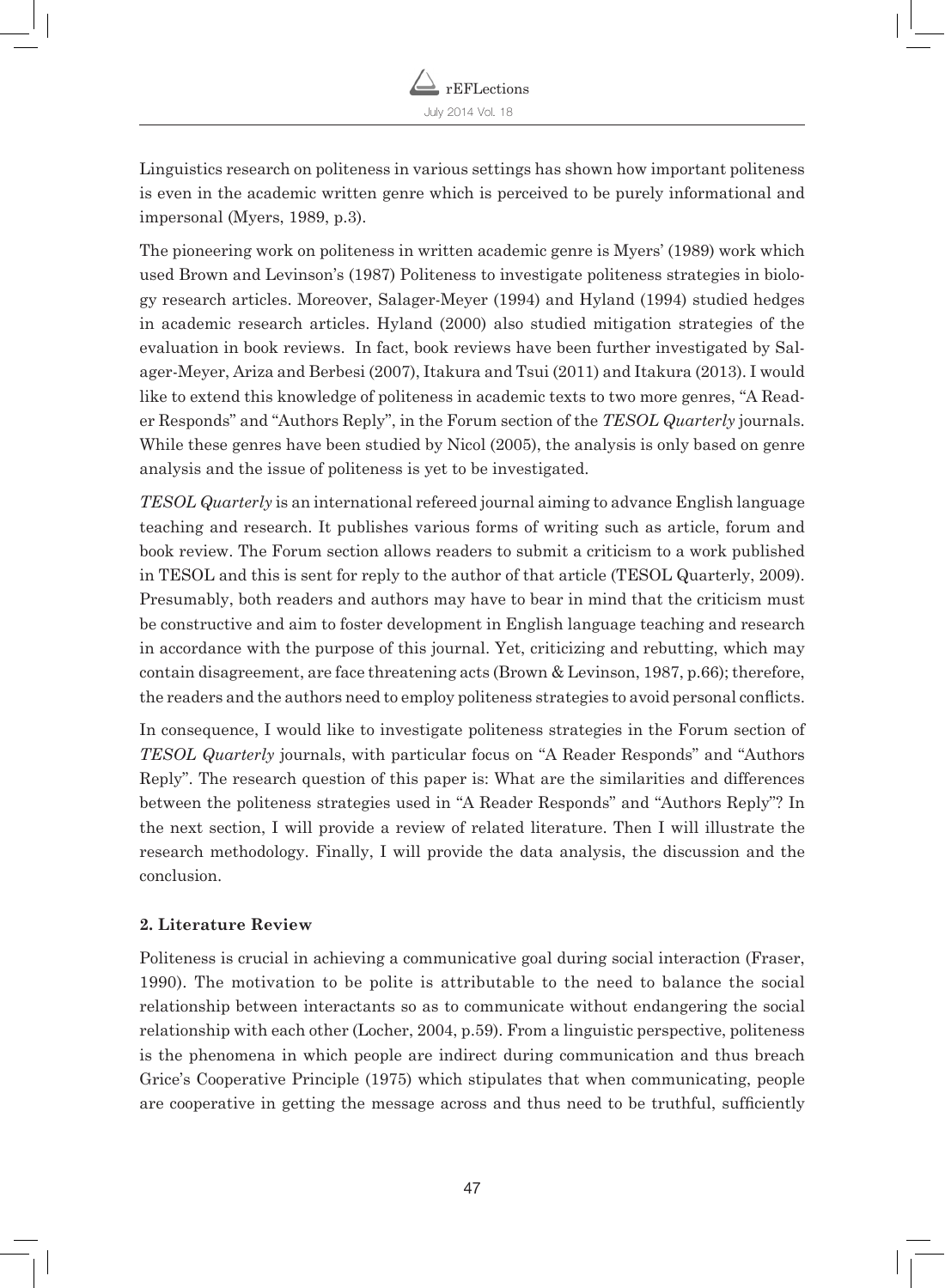informational, relevant, and clear.

To account for such indirectness, Leech (1983) argues that the indirectness is attributable to politeness, and thus he proposes a principle of politeness to account for how people can communicate their intention and at the same time maintain an interpersonal relationship with others. The formation of this theory is that "other things being equal, minimize what is unfavourable to the hearer or to a third party and maximize what is favourable to the hearer or a third party" (Leech, 1983, p.81).

Another influential theory is Brown and Levinson's (1987) politeness theory based on Goffman's concept of face. Face is an "individual's self-esteem and a public self-image that every member of a society wants to claim for himself" (Fraser, 1990, p.228). There are two types of face — Negative Face and Positive Face. Negative Face is a desire to be free and not disturbed while Positive Face is a desire to be liked and accepted by others (Fraser, 1990, p.299; Yule, 1995, p.61-62). During social interaction, participants might commit an act that threatens the face of the interlocutors and this is termed Face Threatening Act (FTA). As a result, the speakers might use linguistic strategies to minimize the face threat on the interlocutors. These strategies are classified by Brown and Levinson (1987, p.69-70) as follows:

- 1. Bald on record: in some situations, people might directly express their needs to others such as an emergency situation, when talking to close familiars (Yule, 1995, p.63), when the face threat is very small or when the speaker has far more power than the hearer (Brown & Levinson, 1987, p.69)
- 2. On record with redressive strategies: redressive strategies involve some efforts to reduce the face threat and indicate that the speaker has no intention to cause face damage by modifying the speaker's speech (Brown & Levinson, 1987, p.69-70; Fraser, 1990, p.230). These include Positive Politeness and Negative Politeness.
	- 2.1 Positive Politeness strategies attend to hearer's Positive Face by expressing solidarity with the speaker.
	- 2.2 Negative Politeness strategies, on the other hand, attend to the hearer's Negative Face, showing the speaker's deference to the hearer's rights to freedom by apology, question, or impersonalisation.
- 3. Off record: a speaker might avoid the imposition on a hearer by not directly addressing or only hinting to the hearer.
- 4. Don't do FTA: when the situation poses a high face risk to the participant, the speaker might decide not to perform the face threatening act.

There are a number of studies on politeness strategies in the academic genre. The pioneering work is Myer's (1989) The Pragmatics of Politeness in Scientific Articles. This study employed Brown and Levinson's (1987) Politeness as an analytical framework to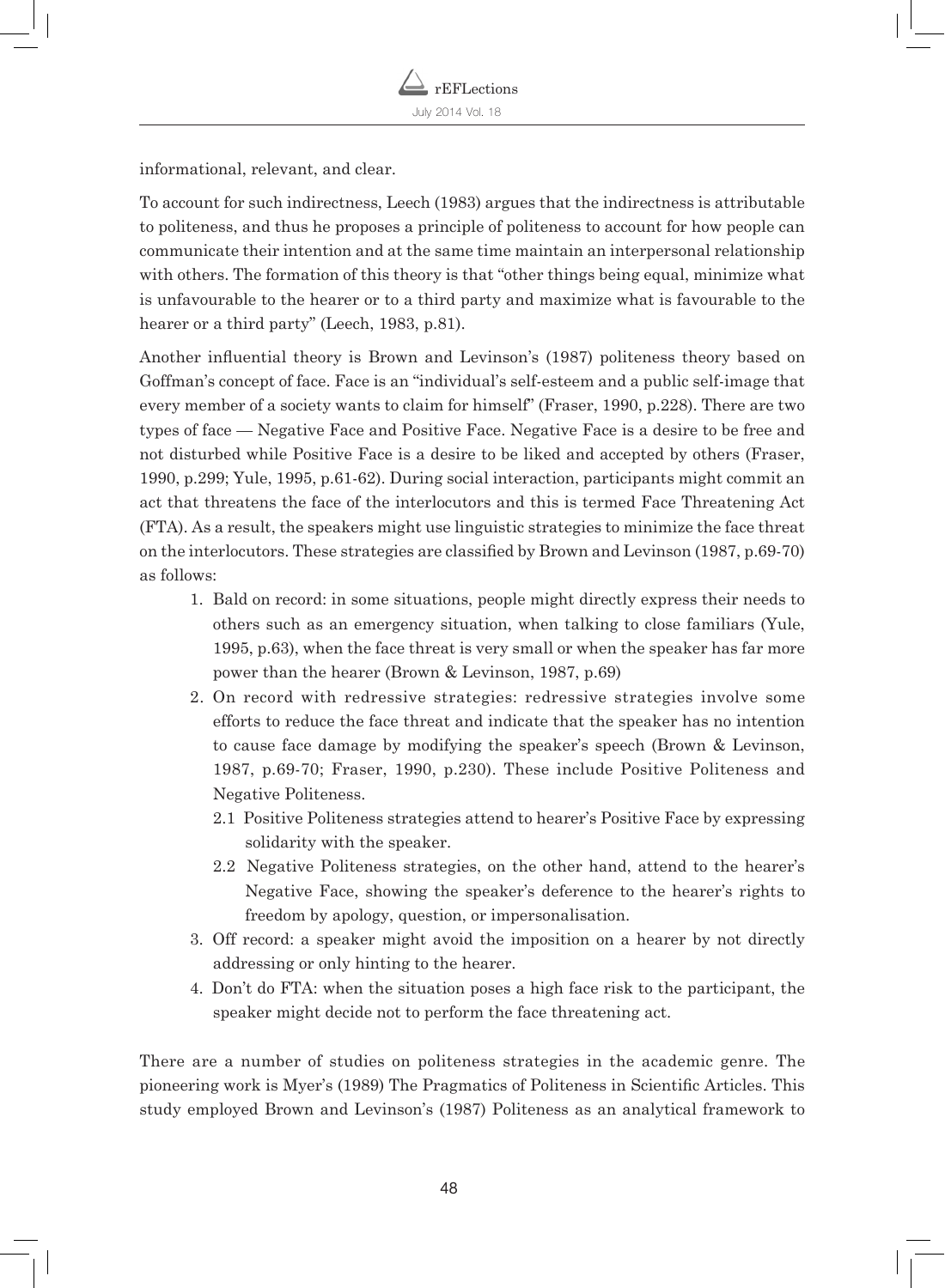analyze politeness strategies embodied in molecular biology research articles. Myers investigates two face threatening acts, namely claiming and denial of claims. It is found that to perform those acts writers use politeness strategies including Bald on record, Positive Politeness, Negative Politeness, Off record and Don't do FTA.

Furthermore, Salager-Myers (1994) investigated the occurrence and function of hedges in the four communicative sections in medical research articles and case reports. She claimed that hedges might convey the actual state of understanding and help writers to express their commitment to the claims and the degree of certainty not too blatantly, thus saving the face of both the writers and the readers (Salager-Meyer, 1994, p.155-164).

Hyland (1994) studied the linguistic realization of hedges. They could be realised through modal auxiliary verbs, adjectival, adverbial and nominal modal expression (possible, perhaps, probable), modal lexical verbs (believe, assume), if-clauses, question forms, passives, impersonal phrases and time references (Hyland, 1994, p.240). It helped reduce writers' accountability and was exploited by writers to intrude into the texts and stake a new claim in a humble manner, making the claims more acceptable by the research community.

Later, Hyland (2000) adds the notion of interaction in academic texts to complement this theory for the genre under investigation. He argues that interaction in academic texts involves: 1) the academic community that provides sites for communication which is a crucial mechanism to advance disciplinary knowledge, rules of knowledge enquiry and linguistic conventions to members of the discipline and 2) researchers who conduct research and communicate their findings via the modes provided by the discipline in order to contribute to disciplinary knowledge and gain rewards such as funds, reputation and professional development. Yet, before getting the work published, they must satisfy gatekeepers (journal editors, for example) of academic communities by observing adequacy condition and acceptability condition. Adequacy condition refers to the epistemological framework or how the reality is perceived to be like by the community's members. Researchers have to satisfy this condition by presenting new knowledge with arguments that are common and seem possible to community members and displaying knowledge of disciplinary culture, values and ideologies. Acceptability condition is a rule governing social interaction between researchers and their fellow members. To meet these conditions, researchers need to portray a suitable persona and attitude, showing their competence while expressing their humility as a servant of the discipline (Myers, 1989, p.4; Hyland, 2000, p.13). Thus, it is the acceptability condition that relates to politeness phenomena.

With this notion of politeness, Hyland (2000, p.41-62) investigates praise and criticism in book reviews. Book review, he argues, provides a domain for disciplinary members to follow disciplinary advancement and state their position towards theories and approaches. Those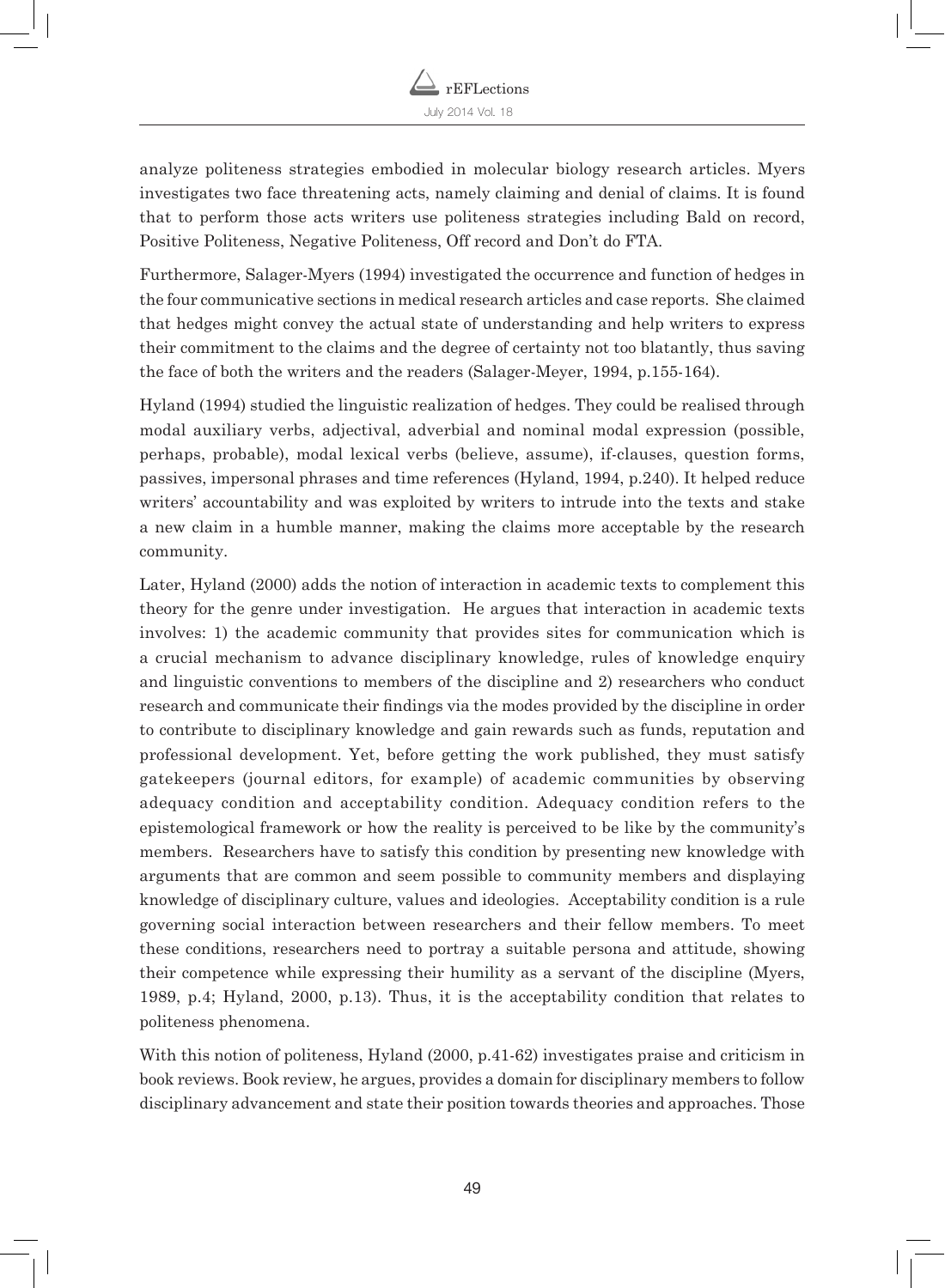

writing book reviews need to exhibit critical evaluation and cater to the face need of the reviewed authors to avoid personal conflict as well as the face of the academic community since when writing a book review they are claiming an authoritative voice to criticize an academic work. He found that writers often praise the overall general contents while frequently criticizing specific arguments. Also, writers attend to the interpersonal factor by mitigating the criticism with the following strategies: the use of praise-criticism pairs, hedging, personal responsibility, other attribution, metadiscoursal bracketing, and limited praise as an indirect criticism.

Politeness in book reviews has been further investigated diachronically (Salager-Meyer, Ariza, & Berbesí, 2007) and cross-culturally (Itakura & Tsui, 2011; Itakura, 2013). Salager-Meyer, Ariza, and Berbesí (2007) compared  $19<sup>th</sup>$  century medical book reviews with  $20<sup>th</sup>$ century medical book reviews and found that politeness strategies were used more frequently in the  $20<sup>th</sup>$  century book reviews.

Itakura and Tsui (2011) analyzed how criticisms were mitigated in Japanese and English book reviews. They found that while politeness strategies were used to create solidarity in English book reviews, in Japanese book reviews "apology and self-denigration" are used more frequently (ibid., p.1366), thereby indicating cross-cultural differences in politeness strategy use.

Itakura (2013) compared how praise was hedged in English and Japanese book reviews. She found that while praise was hedged more by Japanese book reviewers who portray themselves as not committed to the praise, the English book reviewers used fewer hedges, portraying themselves as responsible evaluators.

Both Brown and Levinson's Politeness and Hyland's mitigation strategies in book reviews might be effective tools for this study. This is because, firstly, Brown and Levinson's Politeness has elaborate linguistic strategies (Hyland, 2000, p.14). Secondly, book reviews and article criticisms aim to evaluate a piece of work so they seem to be closely related. In consequence, I will adopt Brown and Levinson's Politeness and Hyland's mitigation strategies as a framework to identify politeness strategies and to interpret their mitigating effects.

# **3. Methodology**

To achieve the aim of this paper, first, two sets of data were compiled. The first set included eleven "A Reader Responds" and the second contained eleven "Authors Reply" in the Forum sections of *TESOL Quarterly,* which were published between 2005 and 2009. The information of each article is provided in Appendix 1.

After that, politeness strategies in these articles were investigated, using Brown and Levinson's (1987) Politeness and Hyland's (2000) typology of mitigation strategies. The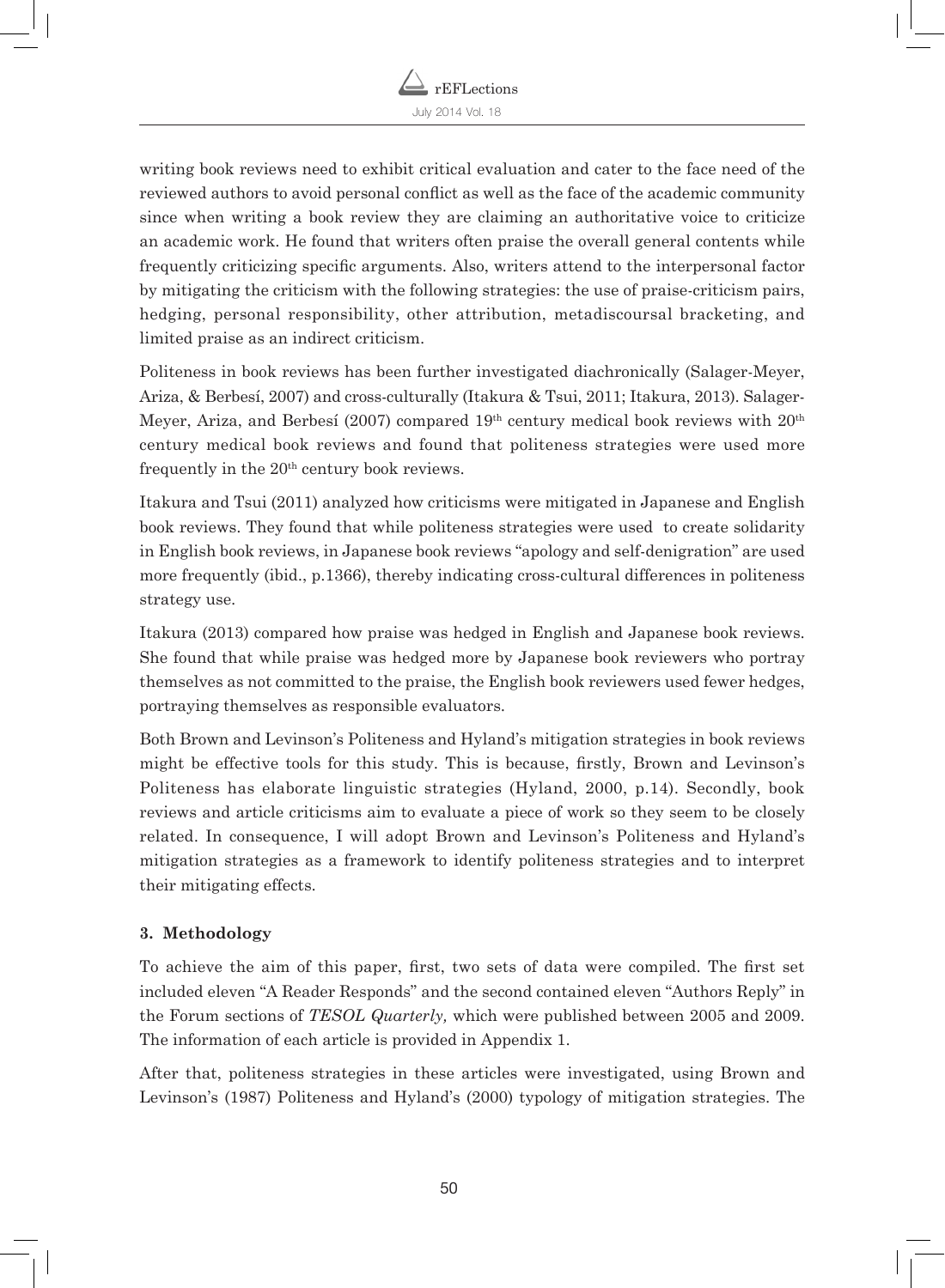investigation focused on face threatening acts in these texts, including criticizing and rebutting. Based on these two frameworks and data analysis, the classification of politeness strategies are as follows:

- 1. *Hedges:* "particles, words, or phrases which show the degree of membership of a predicate or a noun phrase in a set" (Brown & Levinson, 1987, p.145). They can soften the statement (Brown & Levinson, 1987, p.147), show the speaker's degree of commitment to that statement and portray a humble persona of the speaker (Hyland, 2000, p.88).
- 2. *Praise-criticism pair*: posing positive comments adjacent to criticisms (Hyland, 2000, p.55-56). The writers may do this by embedding a positive comment in the same sentence before a criticism.
- *3. Impersonalization*: lowering the degree of face threat by avoiding a direct reference to the speaker or the hearer (Brown & Levinson, 1987, p.198).
- *4. Assuming a common ground*: the use of inclusive "we" which includes both writers and readers in the same activity and thus assumes that they share the same attitude and goal (Myer, 1989, p.7-8).
- *5. Nominalization*: turning a verb into a noun, which can serve as a politeness strategy because it increases the formality of the proposition, removes the agents from and shifts the focus to the FTA itself (Brown & Levinson, 1987, p.207-208).
- *6. Rhetorical questions*: asking a question without wanting the answer, flouting the maxim of quality, to implicate the FTA (Brown & Levinson, 1987, p.223).
- *7. Backgrounding FTA*: this strategy does not fit either Brown & and Levinson's Politeness or Hyland's mitigation strategies. Here the authors sometimes write their criticisms or rebuttals in brackets, after a dash or as footnotes. This, I believe, can soften the FTA because the FTA does not seem to be part of the main proposition. I therefore will call this strategy backgrounding FTA.
- *8. Overgeneralizing hearers*: stating the FTA as if it is a general rule of belief that does not directly address the hearers, leaving them to decide whether such a statement involves them or not (Brown & Levinson, 1987, p.226).
- *9. Limited praise*: implying the criticism by praising insignificant points to hint at the criticisms (Hyland, 2000, p.59-60).
- *10. Attributing faults to the speaker*: this does not fit either Brown and Levinson's (1987) Politeness or Hyland's (2000) mitigation strategies. I would term it "attributing faults to the speaker" because in this strategy the writer states as if the fault belongs to him or her.

The next section shows the strategies identified in the data and discusses how they are used.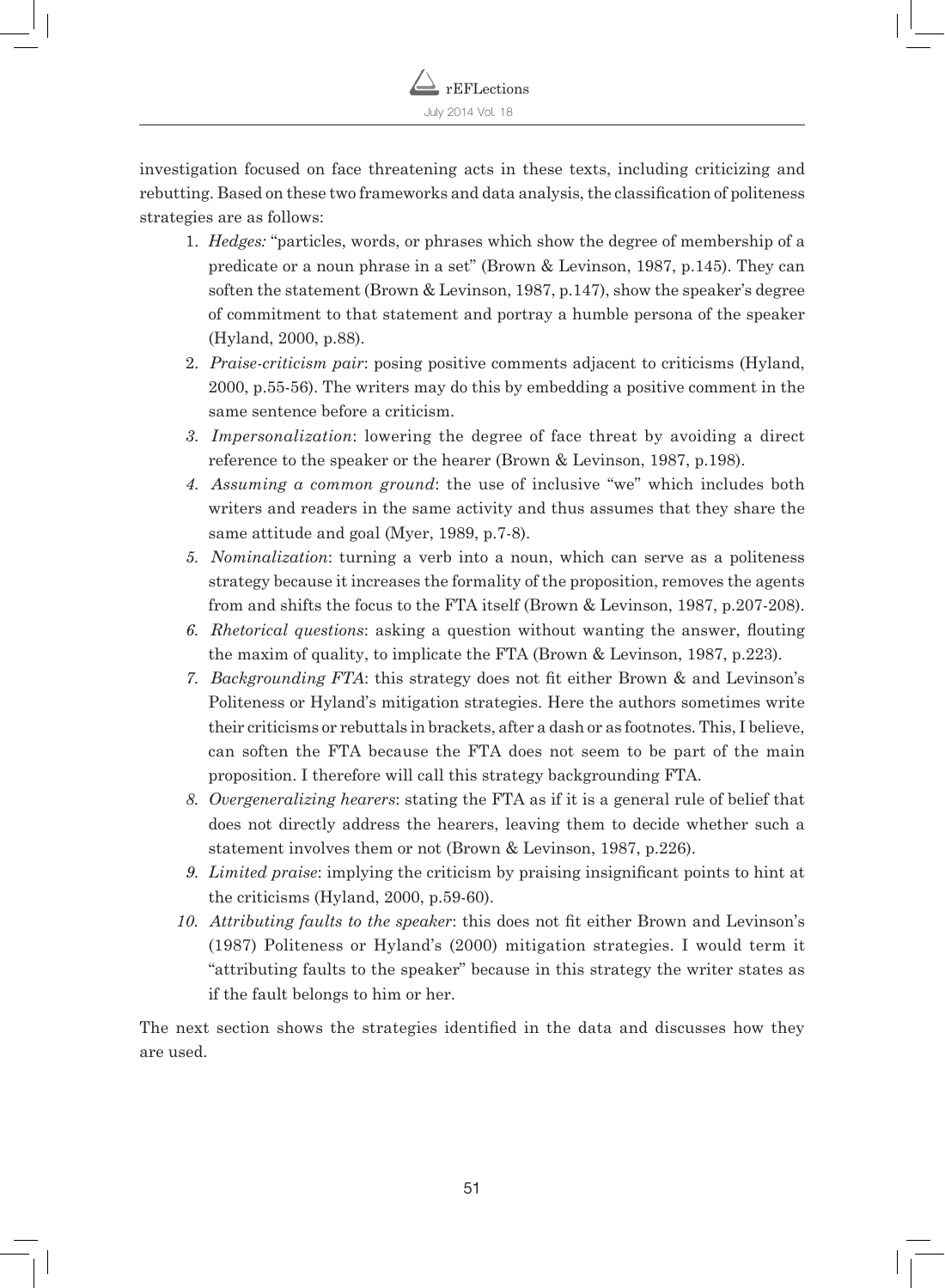## **4. Data Analysis and Discussion**

In this section, I will present the politeness strategies that were identified in my data, starting with those found in both "A Reader Responds" and "Authors Reply"; then I am going to show the strategies that occur only in either of them. First, each strategy and some examples from "A Reader Responds" in (a) and "Authors Reply" in (b) are shown. Then I will offer my interpretation of their mitigating effect. The initial of the journal's name and the year of publication will be provided for each sample text.

# *4.1 Strategies found in both "A Reader Responds" and "Authors Reply"*

The strategies that were identified included hedges, praise-criticism pairs, impersonalization, tense shift, assert a common ground, nominalize, rhetorical question, and backgrounding FTA.

# *4.1.1 Hedges*

- *1 (a) Such tasks seem hard to justify on any pedagogical grounds and consequently in research apparently applicable to classroom vocabulary learning tasks. (TQ 2007)* 
	- *(b) Therefore, what appears to be a better exercise featuring the panacea of so-called deeper processing may not be so. (TQ 2007)*

In 1(a) Bruton and Lopez are criticizing Folse's research instrument. Instead of stating it baldly as an objective fact, they use the word "seem" which tones down the certainty and illocutionary force of this statement. It indicates that this statement is their opinion, which opens for audience's alternative interpretation.

In 1(b) Folse responds to Bruton and Lopez criticism on his research instrument, saying that his suggestion may not prove more effective. He uses the word "appear to be" and the modal "may" which decreases the illocutionary force of his statement and makes it seem provisional. Thus these hedges can lower the face threat on the addressee.

Another form of hedges is personal attribution. This flouts Gricean Maxim of Quantity because it would be assumed that what is written is the author's belief unless stated otherwise (Hyland, 2000, p.58). This seems to create an implicature that the author does not presume that the audience shares the same opinion (Brown & Levinson, 1987, p.164), thus making it provisional and open to alternative viewpoints (Myers, 1989, p.14-16). For instance:

- *2 (a) Jenkins does not condemn her ELF users to voicelessness, but, in my view, she risks bringing them stuttering onto the world stage (TQ 2007)*
	- *(b) A unique contribution of my study, I believe, is that it reveals such variability and complexity in the views and experiences of a group of female Japanese*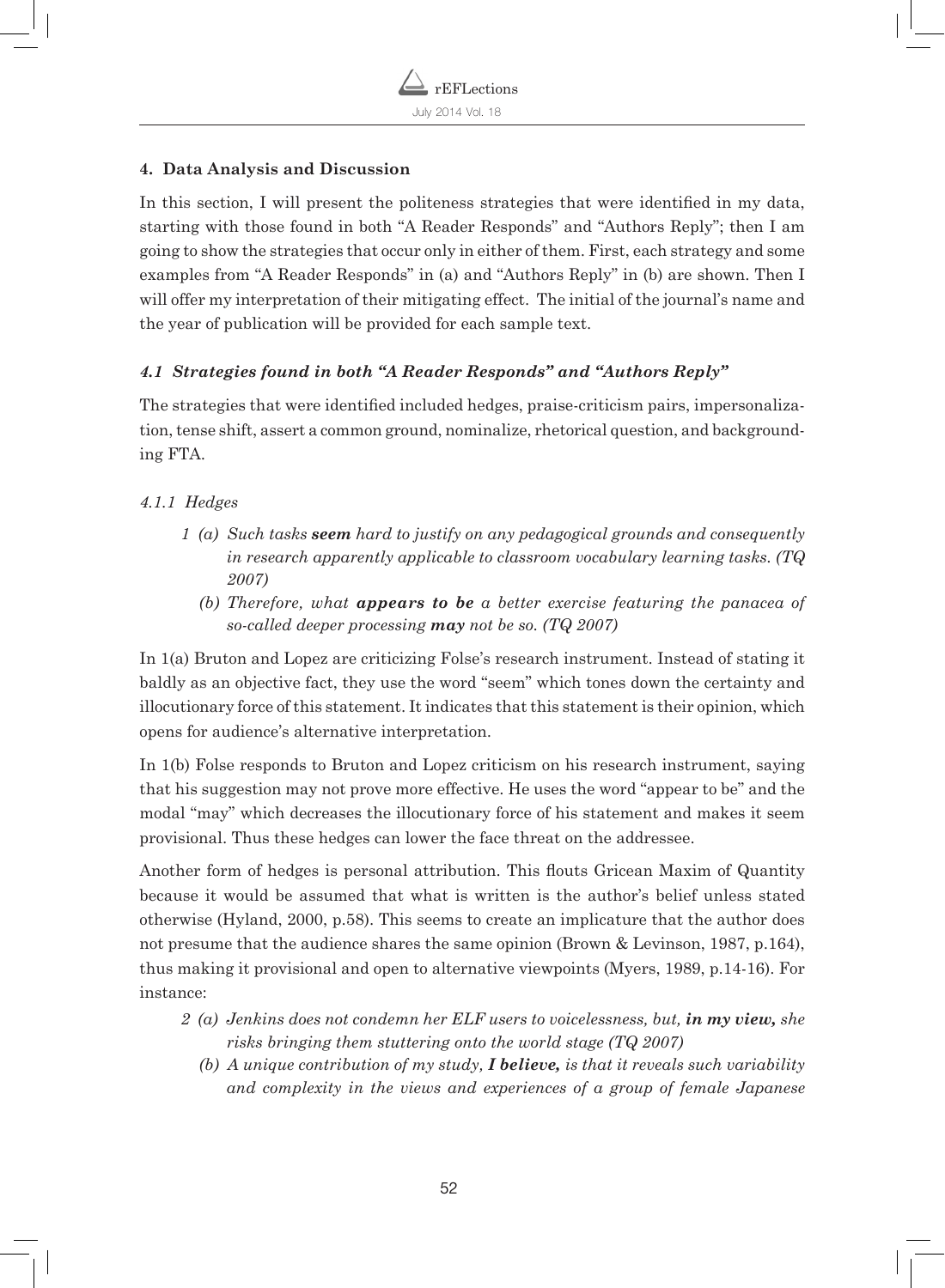*international students, as well as their personally significant transformations over time. (TQ 2006)* 

In 2(a) Promodou criticizes Jenkins's teaching of World Englishes that it deprives the students of their necessary language skills and marks this statement as his personal opinion rather than an objective fact. In 2(b) Morita responds to Trent's criticism on her insufficient emphasis on a wider context of classroom interaction. She defends the value of her research and clearly marks it as a personal opinion, which also opens for different opinions.

# *4.1.2 Praise-criticism pair*

- *3 (a) This interactionist standpoint addresses power from the perspective of individual actors, which is valuable, but it also appears to carry with it possible limitations, both conceptual and methodological. (TQ 2006)*
	- *(b) Although such contexts may be interesting, they were not the focus of the current study, which sought to look at the facilitating effect of written practice exercise on vocabulary learning. (TQ 2007)*

In 3(a) Trent criticizes Morita's work which involves identity construction in the class room and the role in which power relations may play. He offers a positive evaluation of the interactionist approach that Morita uses before stating the critical comment. The presence of the positive comment mitigates the criticism.

In 3(b) Folse replies to Bruton and Lopez's call for more authentic input context. Folse offers a praise that the comment is interesting but writes that it is not the focus of his research. Thus, the positive statement serves to soften the rebuttal.

Apart from the sentential level, this strategy influences the whole organization of the articles. That is, the authors begin their articles with positive evaluations before criticizing or rebutting. Actually nine of "A Reader Responds" and seven of "Authors Reply" begin with a positive statement before criticisms or rebuttals.

- *4 (a) There is much that one can agree with in Jennifer Jenkins's article in TESOL Quarterly (Jenkins, 2006). Some of her points are, however, quite controversial. (TQ 2007)* 
	- *(b) We appreciate Rod Ellis's thoughtful comments and hope that this exchange will help to shed further light on the nature of motivated classroom behavior as a criterion measure in classroom-oriented motivation studies. (TQ 2009)*

It seems important to note why the authors respond to criticisms with praise. A possible explanation is that it is a way of reducing face threats before giving a refutation as noted by Hyland (2000) in his analysis of book reviews. On the other hand, since the aim of TESOL Quarterly is to "foster inquiry into English language teaching and learning by providing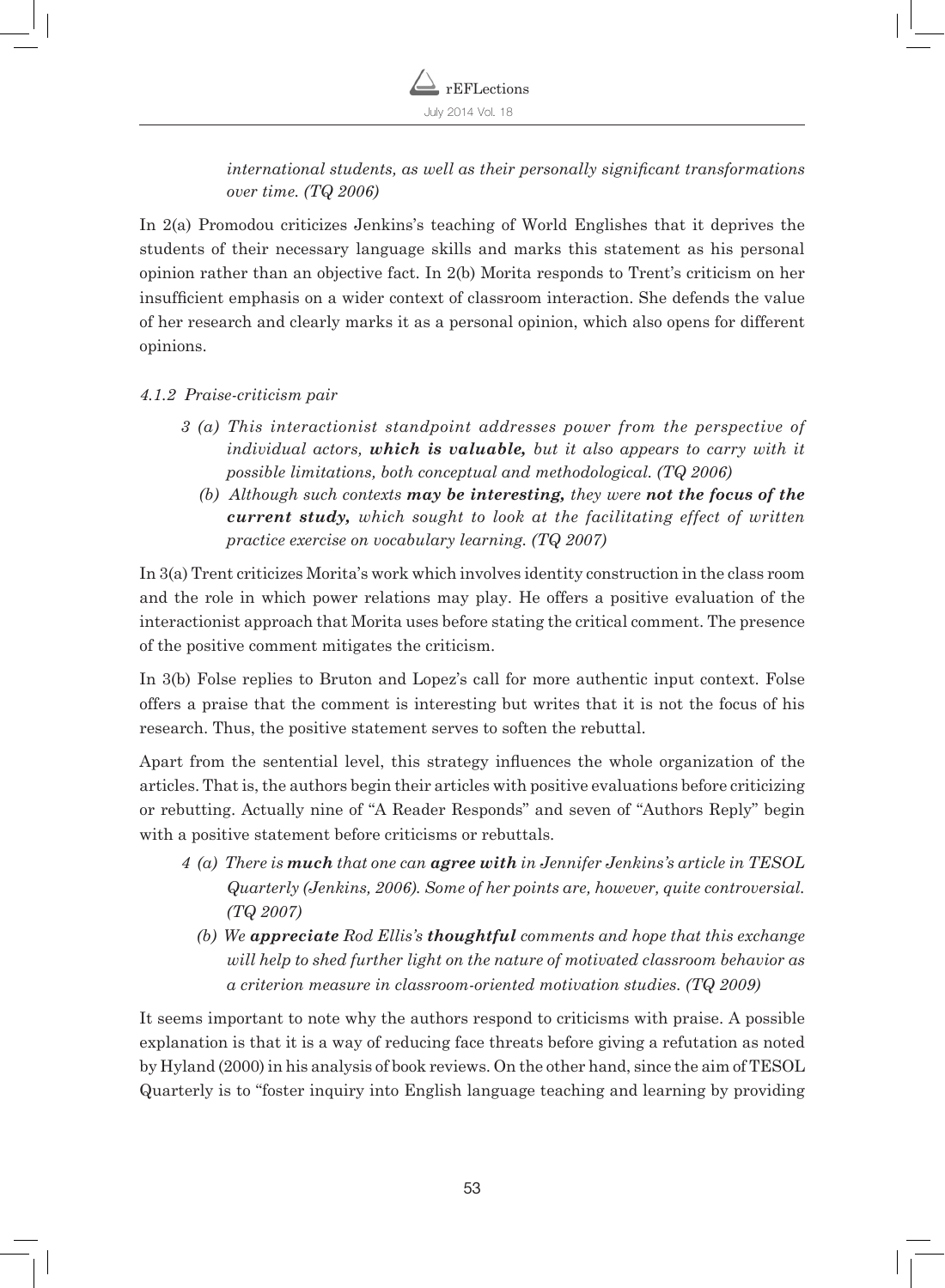

a forum for TESOL professionals to share their research findings and explore ideas and relationship in the field." (TESOL Quarterly, 2009), it may be assumed that articles submitted to TESOL Quarterly also purport to achieve this aim and thus criticisms aim to encourage more development. Accordingly, the authors respond to the criticism by expressing their appreciation because they acknowledge that the readers and the authors are collaborators in an effort to foster development in English language teaching and research.

#### *4.1.3 Impersonalization*

The first linguistic realization of this strategy in my corpora is a dative construction with agent deletion (Brown & Levinson, 1987, p.192) as in the following examples:

- *5 (a) It would seem that what Guilloteaux and Dörnyei have in mind is alertness. (TQ 2009)* 
	- *(b) It therefore seems misguided to criticize us for not "explicitly call[ing] for a shift in SLA from a first- to second-generation cognitive paradigm" (p. 822), or to assert that we "might argue that the cognitive perspective will continue to dominate its parallel SCT world" (p. 823; in our article, we do not predict the future with regard to sociocultural versus cognitive paradigms). (TQ 2006)*

In 5(a) Ellis contradicts Guilloteaux and Dörnyei and argues that "alertness" would be a better term for this research. Contradicting is clearly a face-threatening act but he uses a politeness strategy to soften the rhetorical force of this statement, putting it in a dative construction "It would seem that…" Actually, the full construction of this sentence should be "It would seem to me that" but "to me" is deleted; thus it looks as if the agent is the dummy "it" rather than Ellis himself. Furthermore, it reduces the face threat by making the statement less blunt and impersonal.

In 5(b) Zuengler and Miller contend that Hill's criticism is irrelevant to their study. Again, the real agent is deleted from this dative construction "It therefore seems (to us) misguided to criticize us…" This avoidance of reference to speakers may be attributable to politeness, aiming at reducing the involvement of the writers in the FTA.

Another realization of this strategy that is found only in "A Reader Responds" is passive and circumstantial voices (Brown & Levinson, 1987, p.194) as in the following example:

*(a) It can simply be pointed out that efforts toward one have been made in SLA (Atkinson, 2002) and sociocognitively oriented SLA research has been conducted (Anton & DiCamilla, 1998; De Guerrero & Villamil, 1994; Hill, 2006; Ohta, 2001). (TQ 2006)*

Here Hill states that Zuengler and Miller mention the incommensurability between cognitive and socio-cultural approach in SLA but there are, he argues, some researchers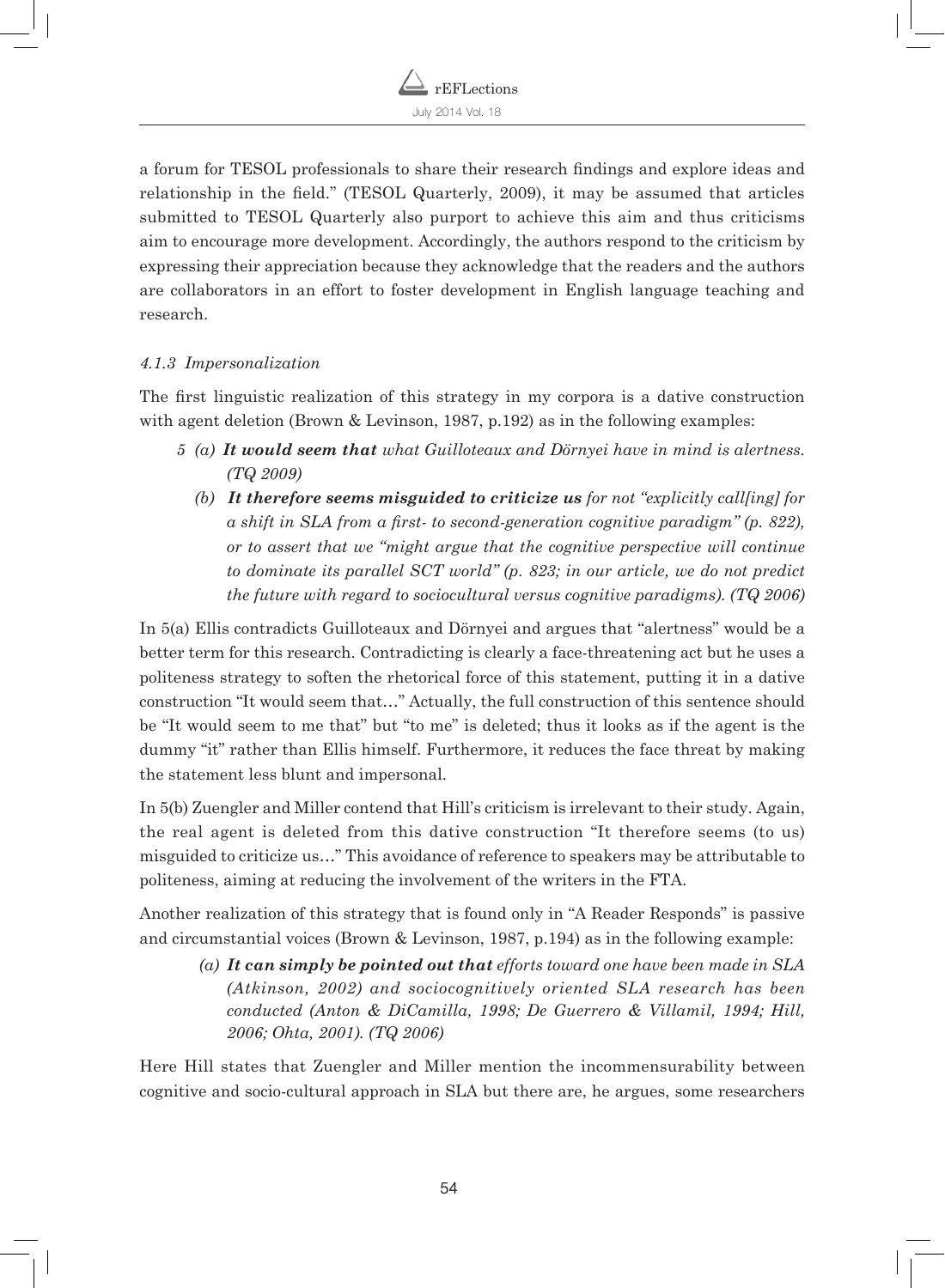who try to bridge them. In this sentence, this passivized construction seems to lack the agent, but who could point it out if not the author himself? Therefore, Hill, in this sentence avoids referencing himself by deleting the agent of this passive and circumstantial voice construction.

The other realization of impersonalization is avoiding "I" and "you" by replacing them with indefinites. This can distance the involvement of the speakers or hearers from the FTA (Brown & Levinson, 1987, p.193-194).

> *7 (a) How, one wonders, does Ellis account for both this and the many European applied linguists who speak English fluently, accurately, and spontaneously — once again thanks to different forms of TGT still offered in most European schools.(TQ 2006)*

Here Sheen cast doubt on Ellis who, he claims, suggests that traditional grammar teaching (TGT) does not contribute to the ability to use language in communication. Sheen argues that many fluent language teachers who study under that approach are counterevidence to that claim. Here the author distances his personal responsibility of the disagreement by attributing it to an indefinite agent "one." This masks his involvement in the FTA although it is clear that he is the actor of "wonders".

In addition, point-of-view distancing via tense shift is identified in the data. In this strategy, writers shift from present tense to past tense to distance themselves or the hearers from the FTA (Brown & Levinson, 1987, p.204-205) as follows:

- *8 (a) Second, had Ellis appealed to relevant research on incidental learning in ordinary classrooms, he would have to account for the precious little incidental learning acquired during 6 years of incidental learning in the New Brunswick Project (Lightbown et al., 2002 ) and the chronic fossilization illustrated in Sheen's (2005a) study of Quebec students who begin producing at elementary level third-person questions without auxiliaries (e.g., Where your wife live? ) and are still doing so 8 years later. (TQ 2006)* 
	- *(b) Swan and Walter also appear to position me as an "academic" while they presumably wish to position themselves as "practitioners." I would point out that I function as a practitioner (at least in the sense that I write textbooks like Swan and Walter) as well as an academic, and, also, that Swan functions as an academic (as evidenced by his publishing in academic journals like Applied Linguistics) as well as a practitioner (textbook writer). (TQ 2006)*

In 8(a) Sheen criticizes Ellis support for incidental learning. He writes with a counterfactual tense. This stimulates an implicature that Ellis has not appealed to relevant research in incidental learning and thus fails to account for its limited success. The way he expresses this criticism distances the event to the past and may be less face threatening than a direct criticism.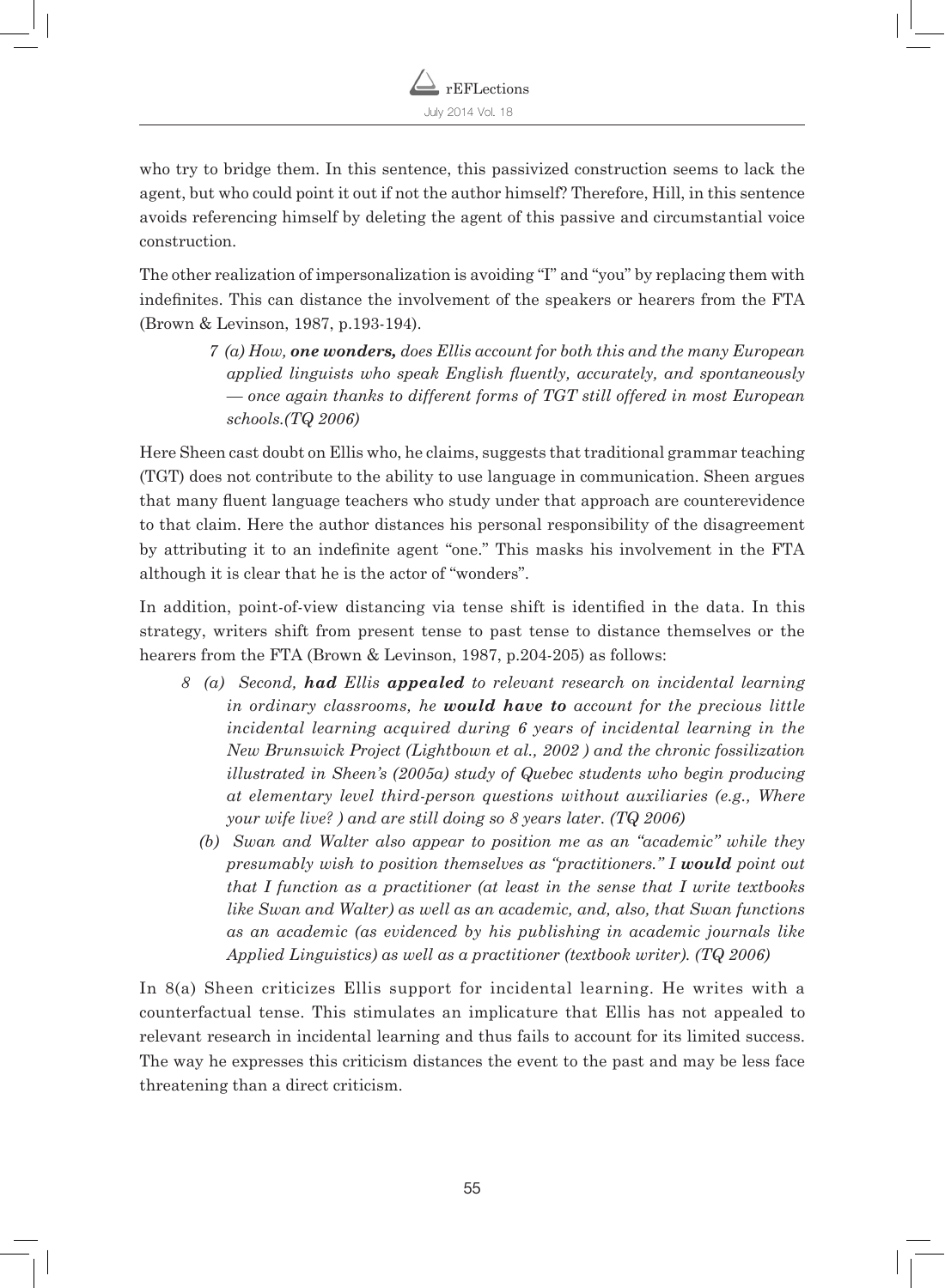

In 8(b) Ellis disagrees with Swan and Walter who denounces the divide between practitioners and academics and positions Ellis as an academic. Here Ellis uses a past tense form of "will" to state his rebuttal, thereby distancing the FTA of disagreement and decreasing the face threats.

However, in some cases, tense shift can create a satirical undertone and thus it seems ambiguous whether it reduces face damage or actually increases it. For example:

- *9 (a) Had Ellis found the time to look in any detail at our course, to read the Teacher's Book introductions, or to skim our other published writings on pedagogic grammar, he would have seen that, like most professional course writers, we are centrally concerned to select and prioritise in this and all other syllabus areas. (TQ 2006)* 
	- *(b) But if he had read this article carefully (and he clearly has not) he would have seen that there is no such single SLA mind-set. (TQ 2006)*

In 9(a) Swan and Walter claim Ellis wrongly criticizes their text book in his articles because he has not read it carefully. They put this in a counterfactual conditional sentence, which in turn creates an implicature that the statement is not true, that is, Ellis did not spend time reading their textbook before criticizing. This sentence seems satirical due to the tense in combination with the word "skim" which exaggerates Ellis's lack of effort to read their book. Although criticism is distanced, it has a satirical tone and thus may be even more hurtful.

In 9(b) Ellis responds to Sheen that Sheen has not read the article carefully and therefore misconceived that SLA researchers share the same view about traditional grammar teaching. He puts this in a counterfactual sentence, which implicates that the clause "but if he had read the article carefully…" is not true and thus Sheen has not done so. Moreover, Ellis writes in brackets that "and clearly he has not", which confirms this implicature. This seems cynical and thus might hurt the addressee more deeply.

- *4.1.4 Assuming a common ground*
	- *10 (a) Arguably, then, what we need to know is what motivates students to participate with these qualitative behaviors rather than focusing just on the quantitative aspect of participation. (TQ 2009)* 
		- *(b) Generalities might be comforting but in the end we need, as far as possible, to ground our teaching in the concrete practices, discourses, and beliefs of individuals acting in particular disciplinary communities. (TQ 2008)*

In 10(a) Ellis's use of the inclusive "we" seems to create the solidarity with readers by including them in the activity and thereby assuming similar needs. In 10(b) Hyland uses "we" and "our" which are inclusive and seems to assume that the audience share the same opinion and goals. In both examples, it seems that both the writers and the readers are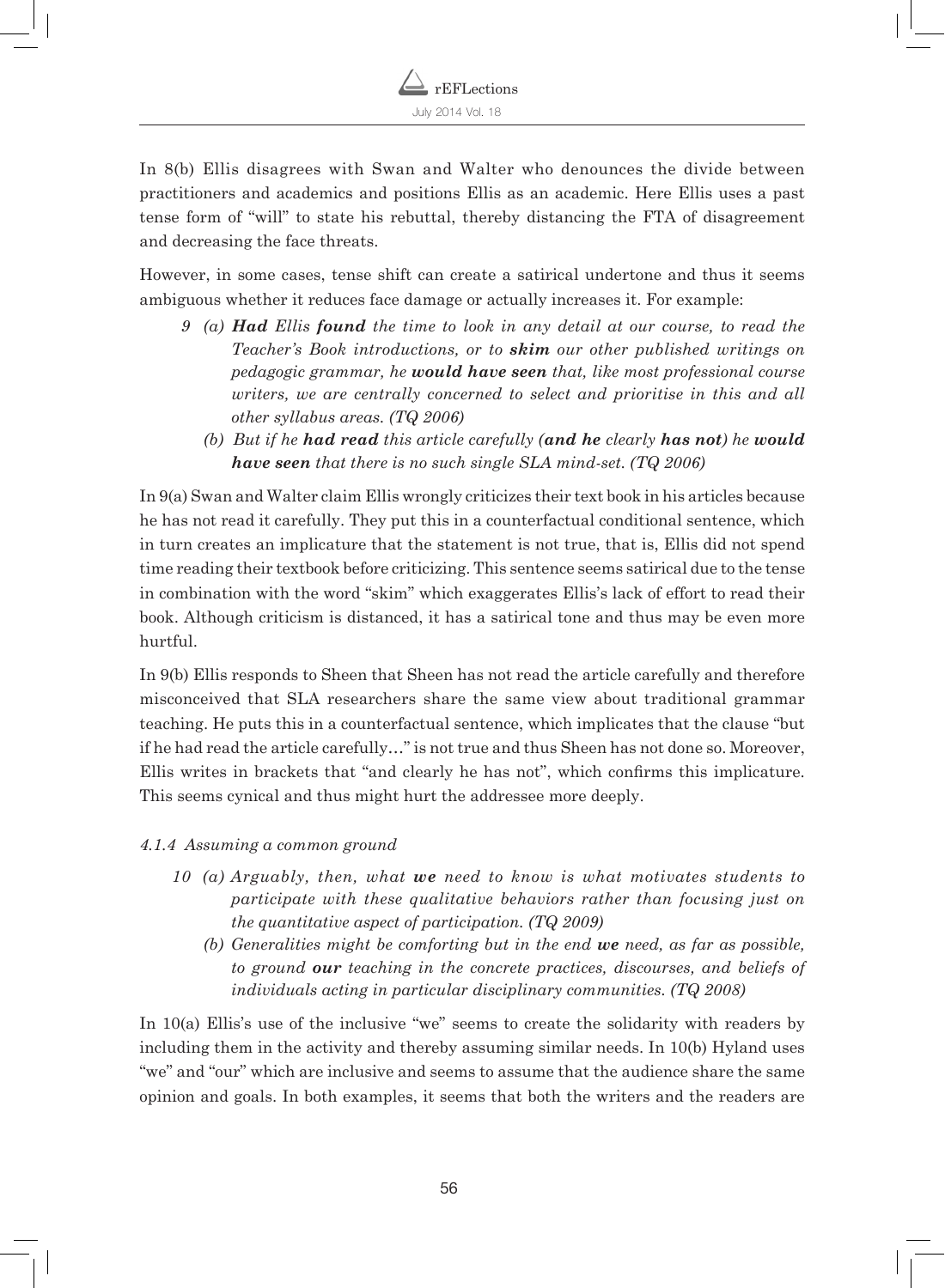

collaborating in developing English language teaching and research, which makes them feel that they belong to the same group and, thus, can reduce the face threat.

### *4.1.5 Nominalization*

- *11 (a) Inclusion of minority people's perspectives as data sources or a critical discussion of this issue would have been useful. (TQ 2005)* 
	- *(b) A careful reading of Kim (2006) would clearly show that the allegation of ineffective control for prior vocabulary knowledge is unjustified. (TQ 2007)*

In 11(a) Beckett and Macpherson criticize Nunan's research on the impact of English on Chinese speakers as speakers of minority languages in China have not been included in this research. They nominalize this statement to make it more formal and foreground this criticism while backgrounding themselves.

In 11(b) Kim rebuts Han's criticism, saying that he has inadequately read her article. She nominalizes "reading," which backgrounds who should read and who said that he or she should read it. Therefore, it removes the participants from the action, masking the writer's involvement in the FTA.

### *4.1.6 Rhetorical questions*

- *12 (a) How, one wonders, does Ellis account for both this and the many European applied linguists who speak English fluently, accurately, and spontaneously — once again thanks to different forms of TGT still offered in most European schools? (TQ 2006)* 
	- *(b) Would it not be better to see both of us as examples of professionals who actually try (but admittedly do not always succeed) in crossing the "unfortunate divide" that Swan and Walter refer to? (TQ 2006)*

Here is a sentence from  $7(a)$  repeated in 12(a). The author phrases his disagreement with Ellis's statement in a rhetorical question that makes the criticism implicit and thereby less face threatening.

In 12(b) Ellis responds to Swan and Walter who criticize him for worsening the divide between academics and practitioners. Ellis argues that he as well as Swan and Walter assume both roles and try, though unsuccessfully, to solve the divide between academics and practitioners. However, he puts this message in a rhetorical question that only implicates that message and also seems less forceful than a direct statement.

# *4.1.7. Backgrounding FTA*

*13 (a) After the first period of learning (unspecified by Ellis), during which learners engage in task-based interaction (for discussion of the impoverished quality of such interaction, see Seedhouse, 1999) the learners speak only agrammatically. (TQ 2006)*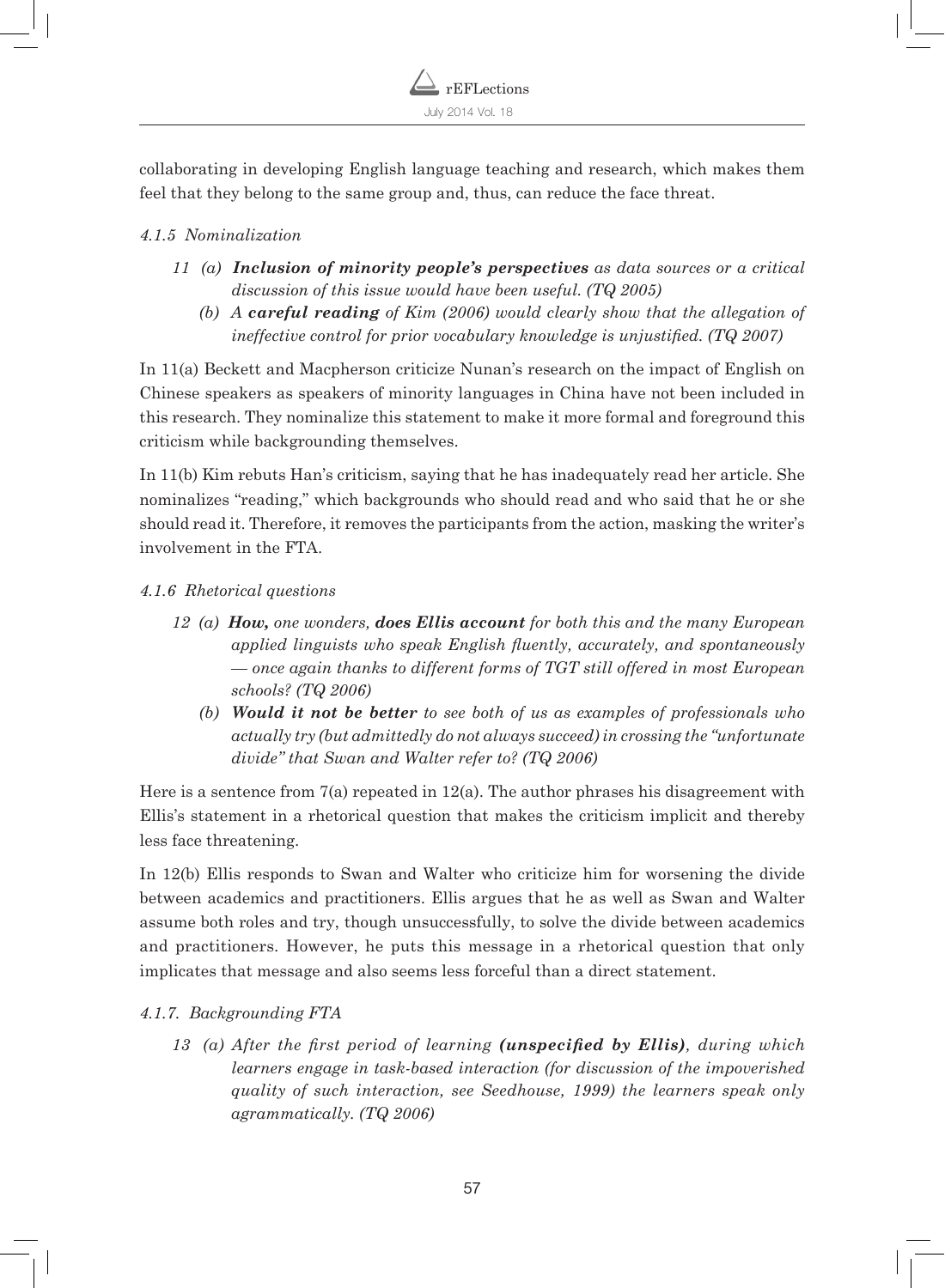- *(b1) What we do know, however, is that immersion programmes can achieve high levels of fluency and confidence in the use of the L2 while also enabling students to acquire a considerable amount of grammar (Genesee, 1987) — points that Sheen chooses to ignore. (TQ 2006)*
- *(b2) In discussing the need for commensurability between sociocultural and cognitive, and explaining how the two might be brought together conceptually, Hill's is not (contrary to what he claims) "a response to Zuengler and Miller." (TQ 2006)*

In 13(a) Sheen is criticizing Ellis for allowing students to use language ungrammatically in task-based activities during the period of study. He points out that Ellis does not state the length of time but put this in brackets. This, in my opinion, is softer than a direct criticism because it is not the main propositional content of the sentence.

In 13(b1) Ellis argues against Sheen that students in immersion programs which do not focus on grammar can also acquire grammatical features. Ellis argues that Sheen intentionally omits this information but he puts it after a dash, which seems to background this statement.

In 13(b2) Zuengler and Miller claim that Hill's article does not address what was written in their article. The phrase "contrary to what he claims" is put inside brackets, which might make this statement softer.

Although I assume that this strategy makes the FTA less forceful, one may also argue that it makes the FTA more noticeable to the readers. This is because punctuations such as dashes, commas, or brackets that separate the FTA from the main proposition may instead draw attention to it. Probably it might need to be considered on a case-by-case basis depending on the contexts and indeed further research is required to prove whether this strategy mitigates the FTA.

# *4.2 Strategies only found in "A Reader Responds"*

One strategy found only in "A Reader Responds" is overgeneralizing hearers as shown below.

# *14 (a) There is still, all too often, an unfortunate divide in our profession between academics and practitioners. (TQ 2006)*

Here Swan and Walter criticize Ellis for being an academic who is unsupportive of the practitioners like them. However, from this sentence, they have not stated who an academic or a practitioner is, leaving Ellis to decide whether it involves him or not<sup>4</sup>.

 ${}^{4}$ Ellis actually understands this message(thus confirming my interpretation) and responds to it in "Authors Reply" as follows:

*Swan and Walter also appear to position me as an "academic" while they presumably wish to position themselves as "practitioners." (TQ 2006)*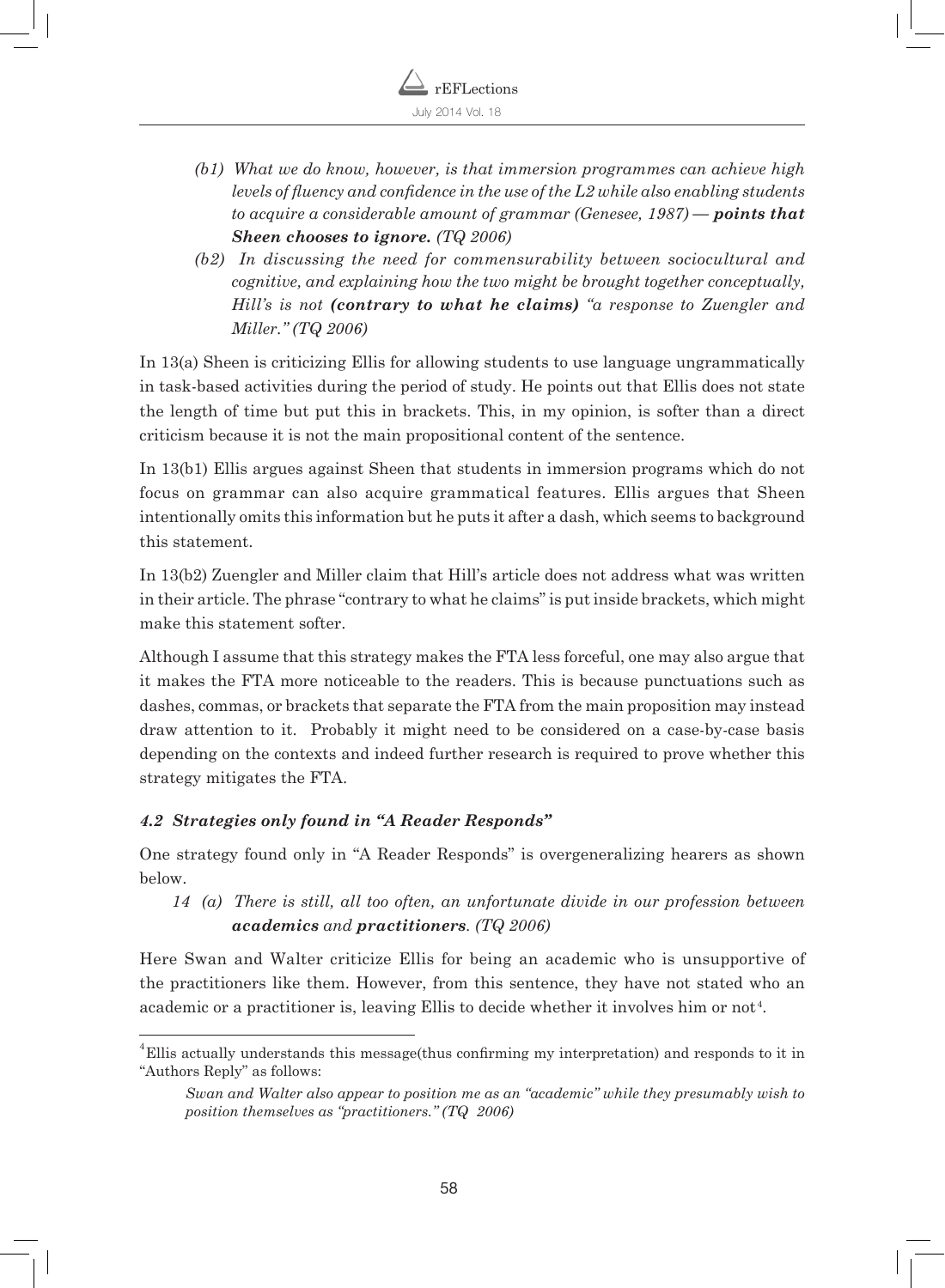

## *4.3 Strategies only found in "Authors Reply"*

There are only two strategies: limited praise and attributing faults to the speaker.

#### *4.3.1 Limited praise*

*13 (b) Generalities might be comforting but in the end we need, as far as possible, to ground our teaching in the concrete practices…. (TQ 2008)*

Here "comforting" is not a laudable quality of language teaching. Thus, the author implies the criticism by limited praise, which hints at the FTA.

#### *4.3.2 Attributing faults to the speaker*

*14 (b) I fail to find where in the article I have made this assertion, nor, in fact, does it correspond to my belief. (TQ 2006)* 

Here Ellis seems to reject Sheen's criticism but phrases it as if it were his fault. The phrase "I fail to find" may imply that he has not made the statement in question. Yet, the fault seems to be Ellis's failure to find it instead of Sheen's false criticism. In consequence, the illocutionary force is weaker and the FTA does not seem to be directed to Sheen.

#### **5. Conclusion**

This paper investigated politeness strategies in "A Reader Responds" and "Authors Reply" in the Forum section of TESOL Quarterly journals published from 2005 to 2009. Numerous strategies were identified, namely, hedges, praise-criticism pairs, impersonalization, point-of-view distancing, assuming a common ground, nominalization, rhetorical question, overgeneralizing hearers, limited praise and another two strategies which, to the best of my knowledge, have not been found in previous studies, including, backgrounding FTA and attributing faults to the speaker. Since these genres primarily aim to criticize and rebut and thus they confront the authors directly, various politeness strategies need to be employed to deal with the interpersonal aspect of this genre.

Most of the strategies were found in both corpora. However, a few were found only in either "A Reader Responds" or "Authors Reply." It remains unclear whether the different rhetorical functions of each genre can account for this disparity. As this paper is an exploratory study, the initial findings cannot yet show the correlation between strategies and genres.

There are a few limitations of this study. First, data size is not very large, involving only one journal with a small number of texts. Consequently, one has to be cautious about the generalization of this study. In addition, using politeness strategies can capture only one aspect of the interaction because actually some articles are aggressive and confrontational. Furthermore, since this study is only exploratory, instances of politeness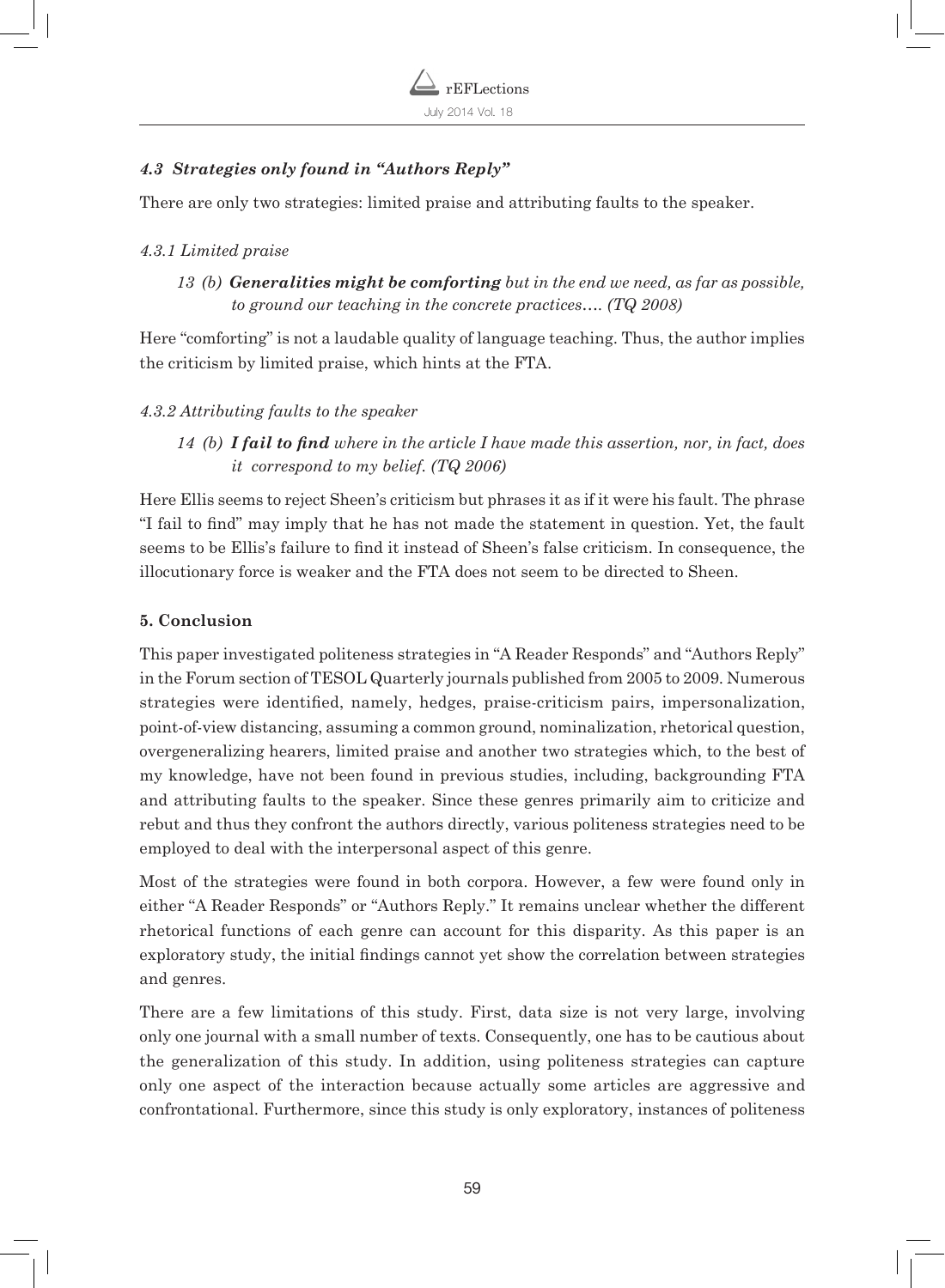

strategy use have not been quantified to determine the prevalence of each strategy and whether some of the strategies are used more frequently in one genre over the other. What is more, this study has not considered the sociological variables of the writers. That is, the relationship between the readers and the authors as well as their status in the academic community has not been investigated.

Future research, therefore, should include more journals and larger samples to affirm the generalizability. Moreover, strategies may be quantified to provide a quantitative aspect of the interaction in this genre. In addition, future studies can investigate the sociological variables of the readers and the authors through an ethnographic study supplementing textual analysis. This can in turn shed further light on the interpretation of the politeness strategies and possible explanations of why certain strategies have been used instead of others. Also, future research may investigate both politeness and impoliteness, which, I believe, can cast a new light on the language and interaction in this academic written genre.

#### **References**

- Brown, Penelope and Levinson, Stephen C. (1987). *Politeness: Some universals in language usage.* Cambridge, England: Cambridge University Press.
- Fraser, Bruce. (1990). Perspectives on politeness. *Journal of Pragmatics, 14,* 219-236.
- Grice, Paul H. (1975) Logic and conversation. In: P. Cole and J. Morgan (Eds.), *Syntax and Semantics 3: Speech Acts* (pp. 41-58). New York, America: Academic Press.
- Hyland, Ken. (2000). *Disciplinary discourses: Social interaction in academic writing*. Harlow, England: Pearson Education.
- Hyland, Ken. (1994). Hedging in academic writing and EAP textbooks. *English for Specific Purposes, 13*(3), 230-256.
- Itakura, H. (2013). Hedging praise in English and Japanese book reviews. *Journal of Pragmatics, 45*(1), 131–148.
- Itakura, H., & Tsui, A. B. M. (2011). Evaluation in academic discourse: Managing criticism in Japanese and English book reviews. *Journal of Pragmatics, 43*(5), 1366–1379.
- Leech, Geoffrey. (1983). *Principles of pragmatics.* London, England: Longman.
- Locher, Miriam A. (2004). *Power and politeness in action: disagreements in oral communication.* Berlin, Germany: Mouton de Gruyter.
- Myers, Greg. (1989). The Pragmatics of politeness in scientific articles. *Applied Linguistics, 10,* 1-35.
- Nicol, C. (2005). *Reacting and responding in TESOL Quarterly : a generic analysis of procedure and purpose in intertextual critical exchanges* (Doctoral thesis, Aston University, Birmingham, England).
- Salager-Meyer, Francoise. (1994). Hedges and textual communicative functions in medical English written discourse. *English for Specific Purposes, 13*(2), 149-170.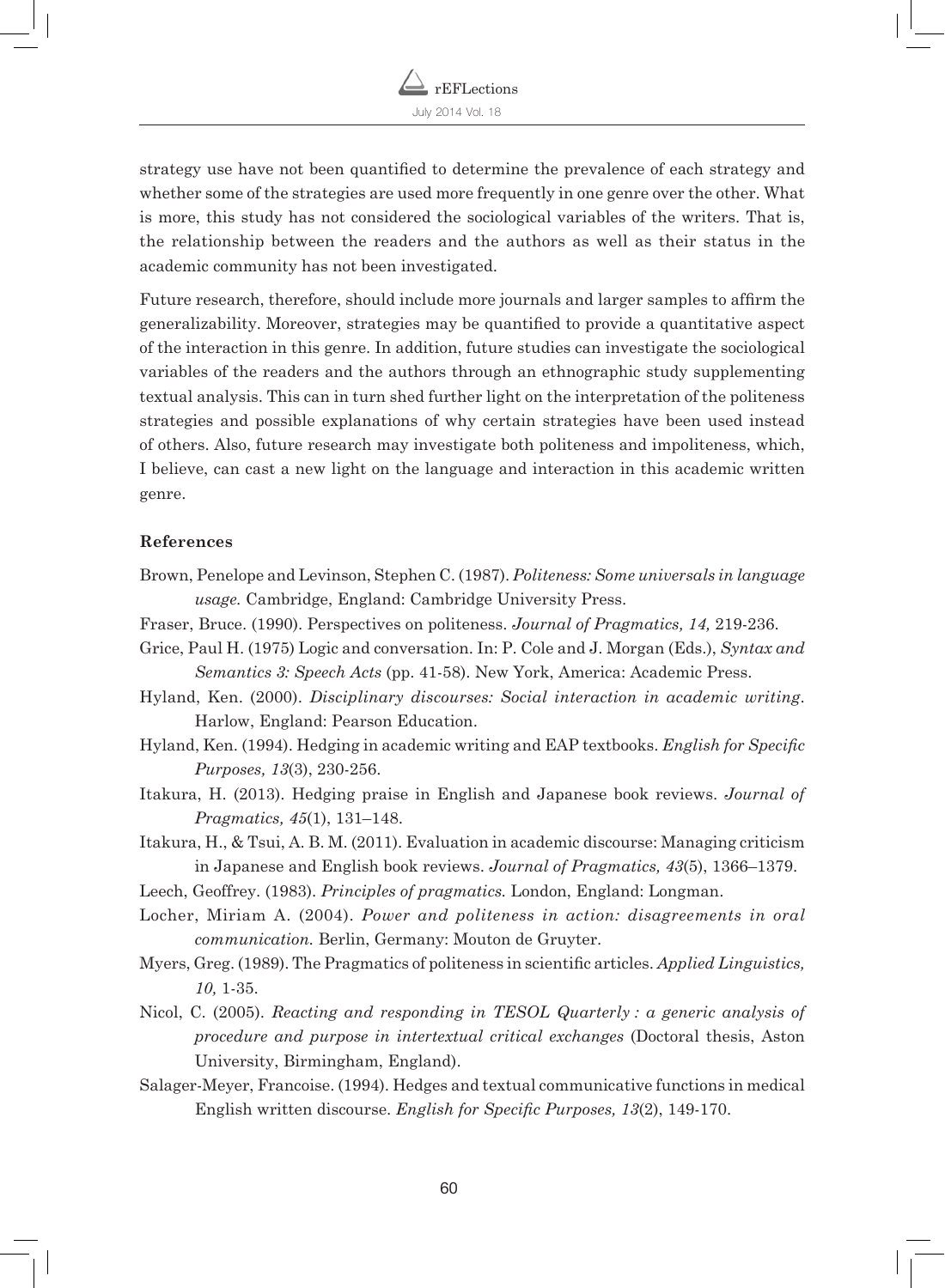

Salager-Meyer, F., Ariza, M. Á. A., & Berbesí, M. P. (2007). Collegiality, critique and the construction of scientific argumentation in medical book reviews: A diachronic approach. *Journal of Pragmatics, 39*(10), 1758–1774.

Teachers of English to Speakers of Other Languages Inc. (2009). TESOL. Retrieved from http://www.tesol.org/s\_tesol/sec\_document.asp?CID=632&DID=1031

Yule, George. (1995). *Pragmatics.* Oxford, England: Oxford University Press.

#### **Author:**

**Baramee Kheovichai** has earned his PhD in English Language and Applied Linguistics from the University of Birmingham, UK, and an MA in Language Studies from Lancaster University, UK, sponsored by the Royal Thai Government's scholarship. His areas of interest are critical discourse analysis, corpus linguistics, business discourse, metaphor and pragmatics. He has recently published an article in an international journal, Discourse & Communication, and some papers are already accepted for publication in international journals such as Iberica. He currently works as a lecturer in the English Department, Faculty of Arts, Silpakorn University, teaching general English as well as linguistics courses.

*kiao\_ra@yahoo.com*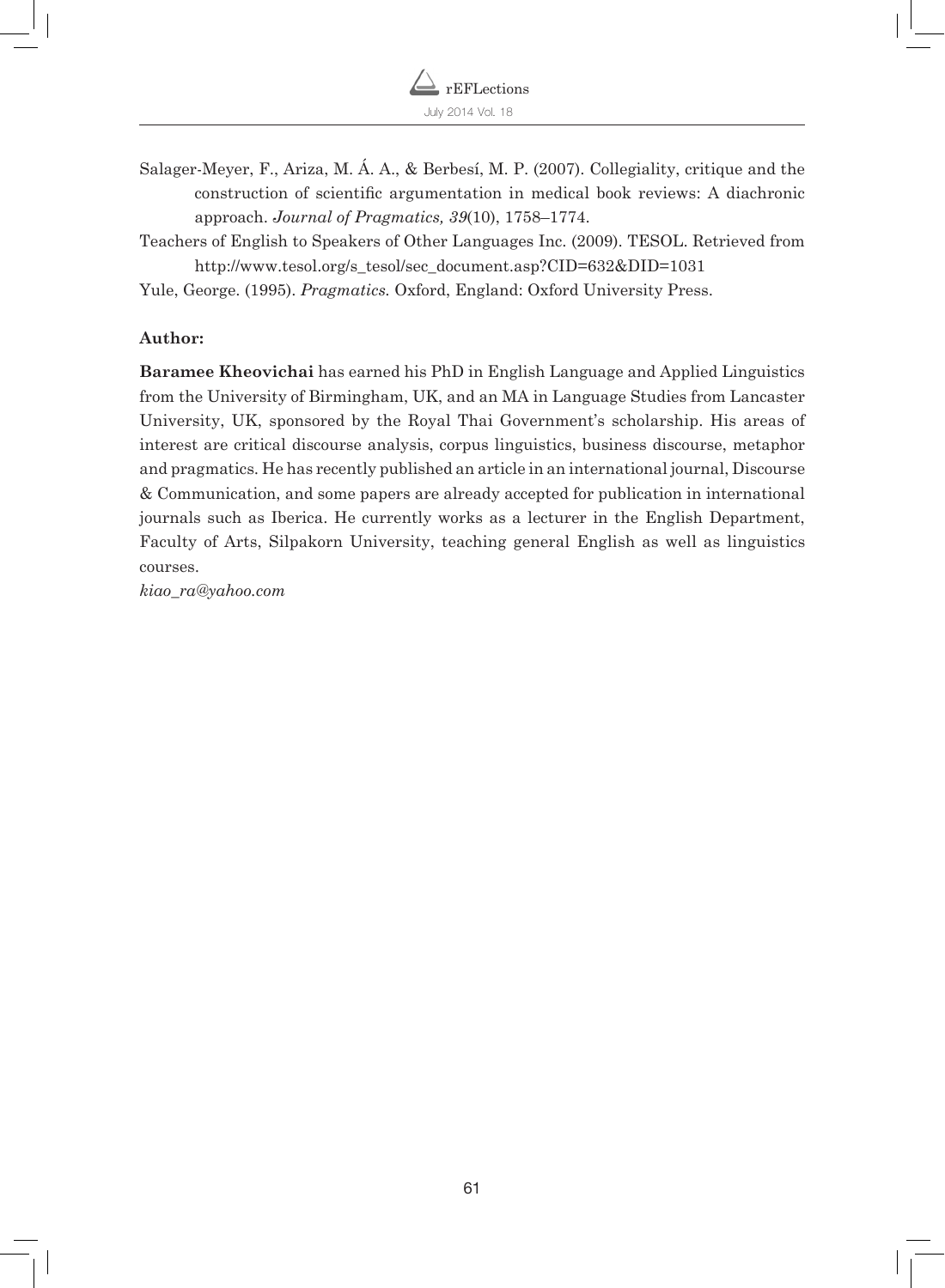#### **Appendix 1 Articles for analysis**

- Beckett, Gulbahar H. and Macpherson, Seonaigh. (2005). Researching the impact of English on minority and indigenous languages in non-western contexts. *TESOL Quarterly, 38*(2), 299-307.
- Bruton, Anthony and Lopez, Miguel Garcia. (2007). Readers respond to K.S. Folse's "The effect of type of written exercise on L2 vocabulary retention". *TESOL Quarterly, 41*(1), 172-177.
- Edge, Julian. (2008). Interested theory and theorizing as goal: a reader responds to "Symposium; theory in TESOL". *TESOL Quarterly, 42*(4), 653-654.
- Eldridge, John. (2008). "No, there isn't an 'academic vocabulary,' but…": a reader responds to K. Hyland and P. Tse's "Is there an 'academic vocabulary'?" *TESOL Quarterly, 42*(1), 109-113.
- Ellis, Rod. (2006).The author replies. *TESOL Quarterly, 40*(4), 839-840.
- Ellis Rod. (2006).The author replies: a balance perspective: replying to Sheen. *TESOL Quarterly, 40*(4), 833-837.
- Ellis, Rod. (2009). A reader responds to Guilloteaux and Dornyei's "Motivating language learner: a classroom-oriented investigation of the effects of motivational strategies on student motivation". *TESOL Quarterly, 43*(1), 105-109.
- Folse, Keith. (2007).The author replies. *TESOL Quarterly, 41*(1), 177-180.
- Guilloteaux, Marie J. and Dörnyei, Zoltan. (2009). The authors reply. *TESOL Quarterly, 43*(1), 109-111.
- Hill, Kent. (2006). Comments on J. Zuengler and E.R. Miller's "Cognitive and sociocultural perspectives: two parallel SLA worlds?" *TESOL Quarterly, 40*(4), 819-826.
- Hyland, Ken. (2008).The author replies. *TESOL Quarterly, 42*(1), 113-114.
- Jenkins, Jennifer. (2007).The author replies. *TESOL Quarterly, 41*(2), 414-415.
- Kim, Youngkyu. (2007). The author replies to Z.H. Han's "Pedagogical implications: genuine or pretentious?" *TESOL Quarterly, 41*(2), 407-408.
- Kubota, Mitsuo. (2006). Comments on Jennifer Jenkins's "Implementing an international approach to English pronunciation: the role of teacher attitudes and identity": a reader responds. *TESOL Quarterly, 40*(3), 604-608.
- Morita, Naoko. (2006).The author replies…studying power, agency, and transformation in classroom settings. *TESOL Quarterly, 40*(2), 435-437.
- Nunan, David. (2005). David Nunan responds. *TESOL Quarterly, 39*(2), 307-308.
- Prodromou, Luke. (2007). A reader responds to J. Jenkins's "Current perspectives on teaching world Englishes and English as a lingua franca". *TESOL Quarterly, 41*(2), 409-413.
- Sheen, Ron. (2006) Comments on R. Ellis's "Current issues in the teaching of grammar: an SLA perspective": a reader responds. *TESOL Quarterly, 40*(4), 828-832.